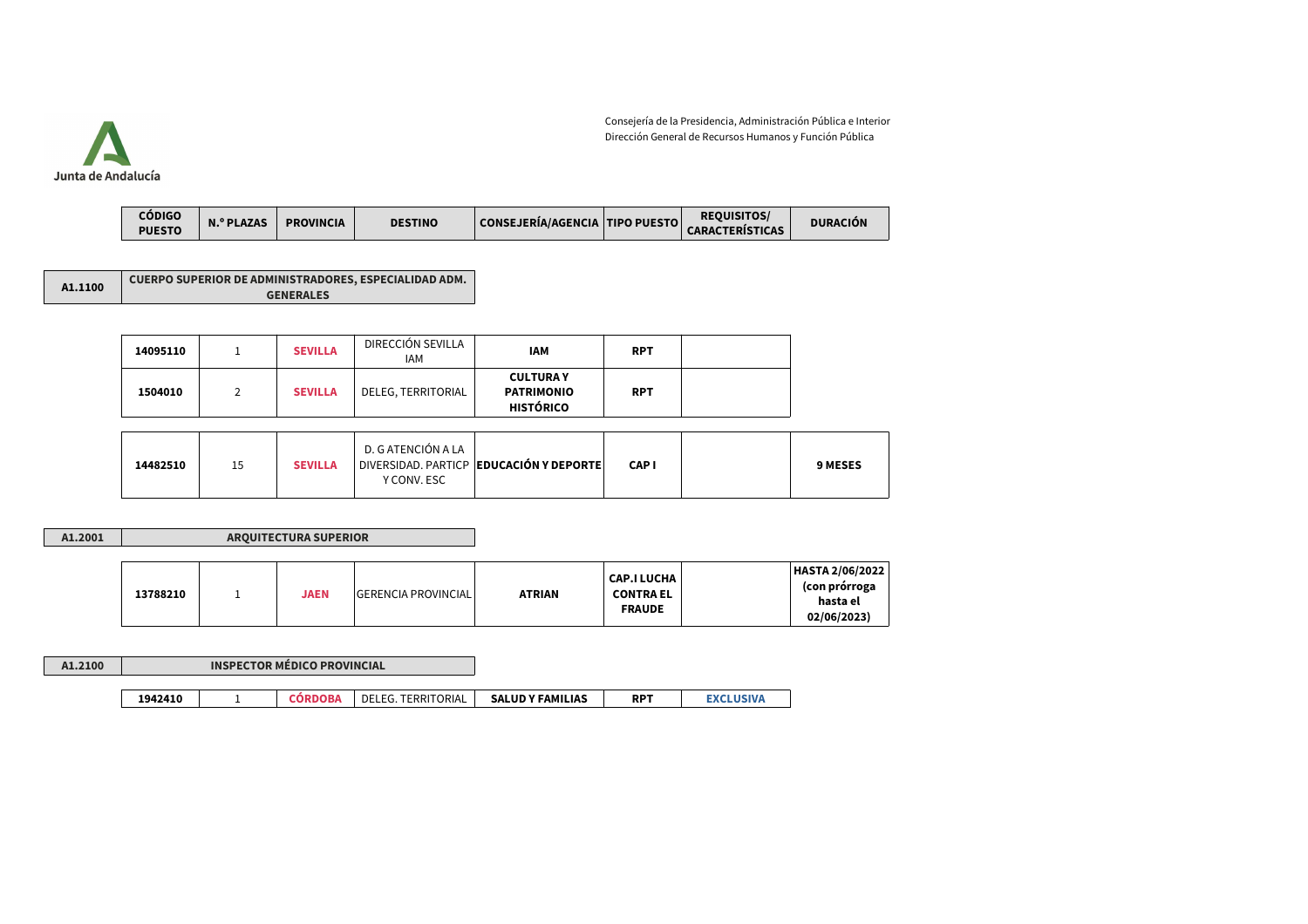| A2.2012  |  | T.GRADO MEDIO INFORMÁTICA |                      |            |                     |              |
|----------|--|---------------------------|----------------------|------------|---------------------|--------------|
|          |  |                           |                      |            |                     |              |
|          |  | <b>MÁLAGA</b>             | <b>DG ESTRATEGIA</b> | <b>ADA</b> | <b>CAP I REACT-</b> | <b>HASTA</b> |
| 14337810 |  | <b>DIGITAL</b>            |                      | EU         | 31/12/2023          |              |

**C1.1000 ADMINISTRATIVOS**

**PUESTOS PUBLICADOS EL 28/04/2022**

| 14056010 | <b>SEVILLA</b> | <b>SGT</b>         | TURISMO,<br><b>REG.JUSTUCIAY</b><br><b>ADMON LOCAL</b>     | <b>RPT</b> | <b>EXCLUSIVA</b> |                            |
|----------|----------------|--------------------|------------------------------------------------------------|------------|------------------|----------------------------|
| 11524310 | <b>MÁLAGA</b>  | <b>SGPH</b>        | <b>DELEG. GOBIERNO</b>                                     | <b>RPT</b> |                  |                            |
| 228810   | <b>CÁDIZ</b>   | DELEG. TERRITORIAL | FOMENTO,<br><b>INFRAESTRUCTURAS Y</b><br><b>ORD TERRIT</b> | <b>RPT</b> |                  |                            |
| 14132210 | <b>SEVILLA</b> |                    | DELEG, TERRITORIAL EDUCACIÓN Y DEPORTE                     | CAP.I      |                  | <b>HASTA</b><br>31/03/2023 |

## **PUESTOS PUBLICADOS 19/05/2022**

| 14329610 | $\mathbf{1}$ | <b>HUELVA</b>  | DELEG, TERRITORIAL | FOMENTO,<br><b>INFRAESTRUCTURAS Y</b><br><b>ORD TERRIT</b> | <b>CAP I REACT-</b><br>EU | <b>HASTA</b><br>31/12/2023                                   |
|----------|--------------|----------------|--------------------|------------------------------------------------------------|---------------------------|--------------------------------------------------------------|
| 14267310 | $\mathbf{1}$ | <b>SEVILLA</b> | <b>DG COMERCIO</b> | TRANSF.ECONÓMICA,<br><b>INNOV.CON.Y UNIV.</b>              | <b>CAP I REACT-</b><br>EU | <b>HASTA</b><br>19/07/2022<br>(Prórroga hasta<br>15/06/2023) |
| 14267310 | $\mathbf{1}$ | <b>SEVILLA</b> | <b>DG COMERCIO</b> | TRANSF.ECONÓMICA,<br><b>INNOV.CON.Y UNIV.</b>              | <b>CAP I REACT-</b><br>EU | <b>HASTA</b><br>14/06/2022<br>(Prórroga hasta<br>15/06/2023) |

| 14327910 |  | JAEN | DELEG. TERRITORIAL | <b>FOMENTO.</b><br><b>INFRAESTRUCTURAS Y</b><br><b>ORD TERRIT</b> | <b>CAP I REACT-</b><br>EU |  | <b>HASTA</b><br>31/12/2023 |
|----------|--|------|--------------------|-------------------------------------------------------------------|---------------------------|--|----------------------------|
|----------|--|------|--------------------|-------------------------------------------------------------------|---------------------------|--|----------------------------|